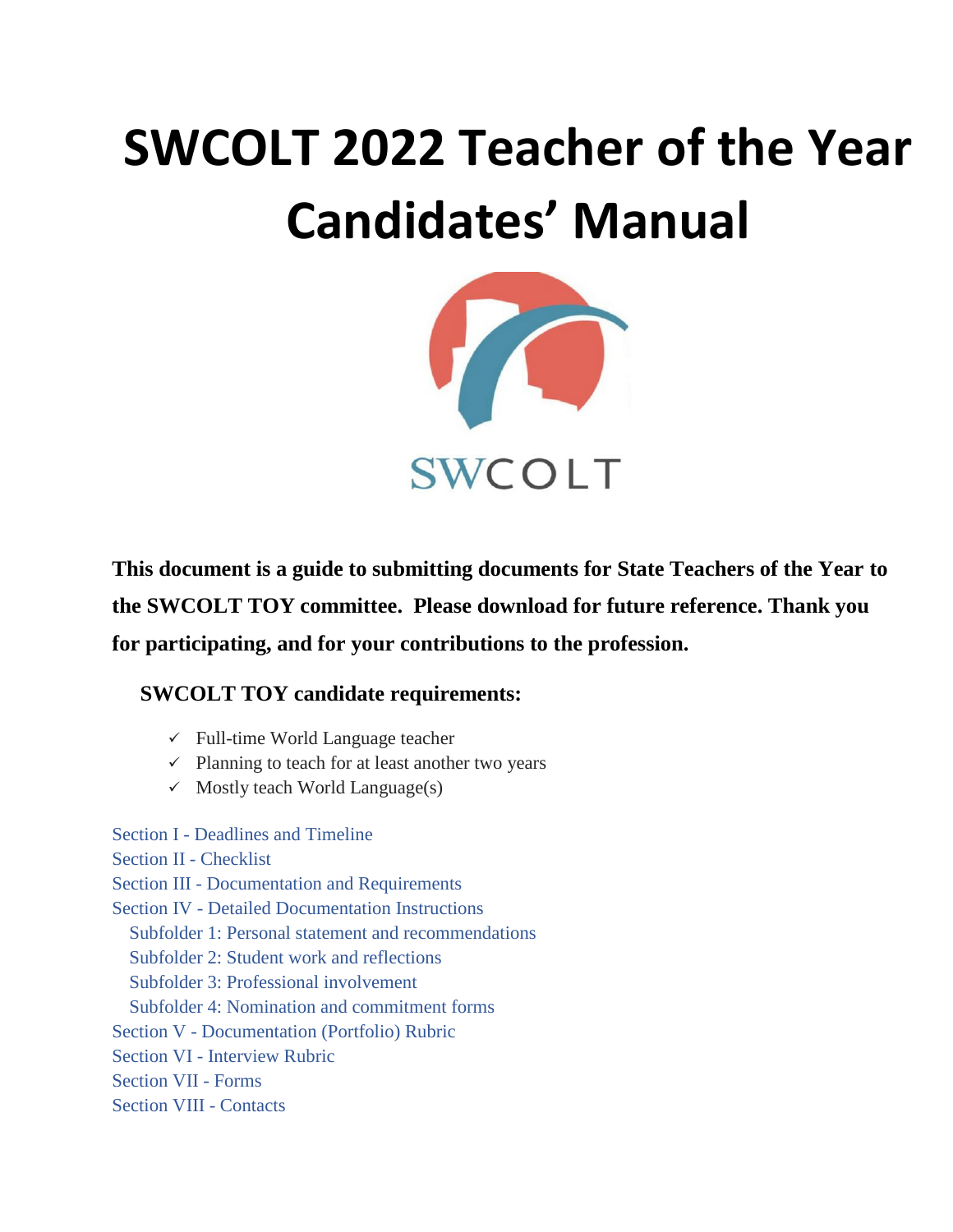## <span id="page-1-0"></span>**Section I - Deadlines and Timeline**

#### **September 2021 – December 2021**

State Selection of Teacher of the Year (TOY)

Selection of SWCOLT TOY evaluation panel (various states, levels, languages)

#### **November 1, 2021**

Nomination of State TOY due via email to SWCOLT TOY chairperson from state organizations' representatives **– akoers@swcolt.org**

#### **January 15, 2022**

State Teacher of the Year candidate portfolios due

#### **January 16, 2022 – ~March 15, 2022**

Evaluation of State Teacher of the Year candidates' portfolios by evaluation panel of judges selected from a mix of states, languages, and levels

### **March 24-26, 2022 – SWCOLT Conference**

- TOY Interviews
- Candidates will be sent their interview starting time the week before the conference

#### **April - May 2022**

SWCOLT TOY Co-Chairs and State Committee assist Selected Candidate to prepare portfolio for Submission to ACTFL

#### **May 2022**

SWCOLT Regional Teacher of the Year submits ACTFL Portfolio for the national TOY competition

#### **November, 2022**

Selectee goes forward to the Competition for ACTFL National Language Teacher of the Year at ACTFL Conference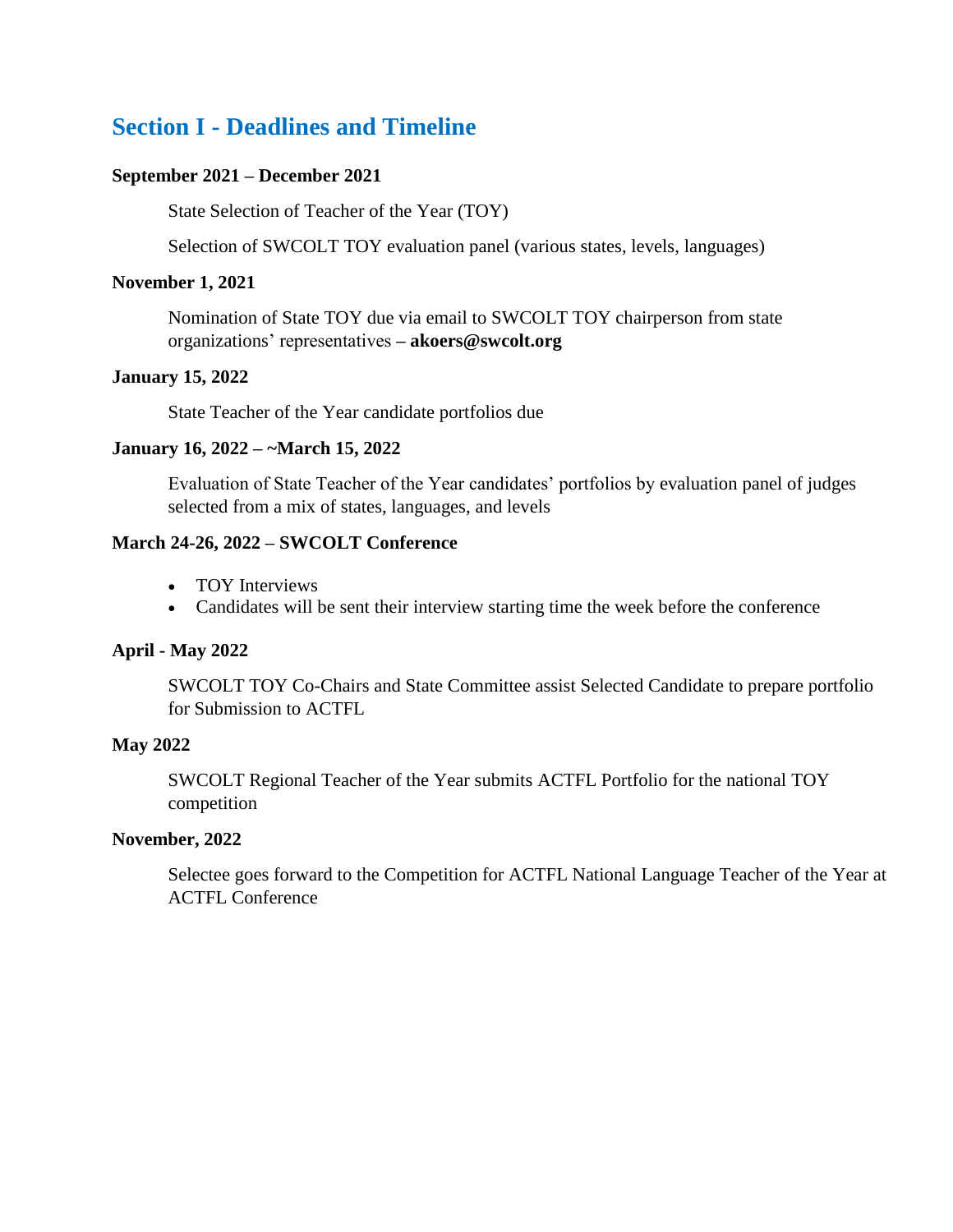## <span id="page-2-0"></span>**Section II - Checklist**

### **SWCOLT 2022 Teacher of the Year Document Checklist\***

#### Name of Finalist:

**State:** □ Arizona □ California □ Colorado □ Hawaii □ New Mexico □ Nevada □ Oklahoma □ Texas □ Utah

 $\Box$  **State nomination page:** nomination completed by state organization

⬜ **SWCOLT commitment page:** signed and completed

- ⬜ **ACTFL commitment page:** signed and completed
- ⬜ **One-page letters of recommendation** from**:** 
	- $\square$  Supervisor
	- □ Colleague
	- $\Box$  Current or former parent or student

⬜ **Two-minute video or audio recording:** self-introduction and reflection (not part of the TOY evaluation)

⬜ **Curriculum Vitae:** not to exceed five (5) pages

⬜ **Personal statement**: 500-word personal statement on the value of learning languages and developing cultural competence for all learners

□ **Student work: two** (2) individual examples of student work.

 $\Box$  **Reflection on the student work**: maximum of four (4) pages providing a written reflection about the two individual student examples and how they:

- Demonstrate current best practices of language teaching and learning to include the integration of the World Readiness Standards for learning Languages (5 C's);
- Encourage the appropriate proficiency level use of target language by the teacher and by the students;
- Provide the effective use of feedback including, but not limited to, rubrics.

 $\Box$  **Response to questions**: each question can have a response of up to two (2) pages:

- Question 1: How does the teacher engage and encourage students in language related and culture related activities beyond the classroom?
- Question 2: How do the samples of student work reflect the teacher's personal statement on the value of learning languages and culture for all learners?

⬜ **Documentation of professional involvement**: documentation of professional involvement referred to in the reflection on professional involvement section. Documentation may include, but is not limited to, certificates, newspaper articles, letters, and links to video. Said documentation should not exceed four (4) pages and will:

- Demonstrate professional growth and involvement in professional organizations.
- Provide evidence of a variety of leadership experiences, including advocacy.

⬜ **Reflection on professional involvement documentation:** reflection should not exceed three (3) pages:

- Describe and analyze significance and impact on you as a teacher.
- Describe and analyze the significance and impact on student learning and on language learning in your school and/or district or state.

\*Except for the CV, please format as follows: Times New Roman, size 12 font, double-spaced. Each file should be saved and uploaded as: "Last Name\_Document Title\_2022" (ex. Doe\_Reflection on professional involvement  $2022$ ) The entire portfolio (including the CV) should not exceed 30 pages.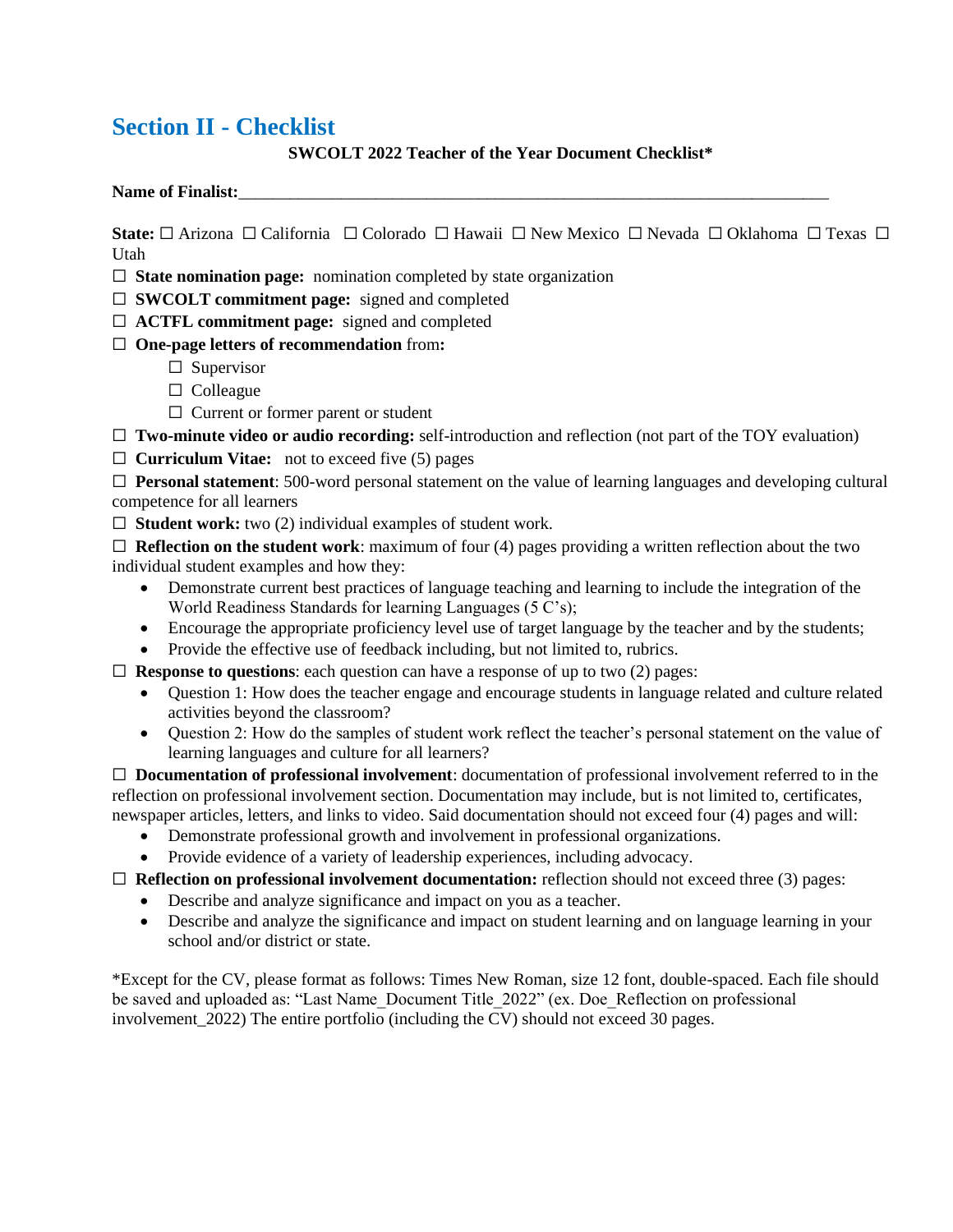# <span id="page-3-0"></span>**Section III - Documentation and Requirements**

**Documentation**: All documentation should be uploaded by January 15, 2022 to a Google Folder provided to you by the TOY Program Chair. Within said folder will be four subfolders:

- Subfolder 1 Photo; short bio.; personal statement; CV; recommendations; video or audio clip
- Subfolder 2 Student Work and Written Reflections on Student Work
- Subfolder 3 Documentation of Professional Involvement
- Subfolder 4 Nomination and Commitment Forms

## **Requirements**:

1. **Upload**: You will upload all documents to a Google folder provided to you by the TOY Committee. Your portfolio will be shared with several judges. Please make sure that all documents are **PDFs,** and that all files have **sharing permissions open** to anyone with the link. If you have any problems uploading your documentation and evidence to the Google folder, please contact the TOY Committee Chair by January.

2. **Registration**: Please be sure to register for the SWCOLT conference at [www.swcolt.org.](http://www.swcolt.org/)

3. **Interview**: Participate in interview and mock press conference (you will answer questions, and present a short policy speech). The exact time we be provided a week prior to the virtual meeting. See interview rubric in [Section VI.](#page-8-0) for more details.

## <span id="page-3-1"></span>**Section IV - Detailed Documentation Instructions**

You will upload the following documents into four (4) subfolders in a SWCOLT Google Folder, which will be provided to you upon your selection as state candidate for SWCOLT Teacher of the Year. Please ensure that you include all of the documentation; judges will have a copy of the instructions in addition to the [portfolio rubric.](#page-6-0)

Format for all documents (except for the Curriculum Vitae) should be: Times New Roman font, size 12, double-spaced. Each file should be saved and uploaded as: "Last Name\_Document Title\_2022" (ex. Doe\_Reflection on professional involvement\_2022). The entire portfolio (including the CV) should not exceed 30 pages. Please make sure that all documents that you include are **PDFs**, and sharing permissions are set to "**anyone with link can view**."

## <span id="page-3-2"></span>Subfolder 1: Personal statement and recommendations

**A. Photo and bio.\*** – a photo of yourself for the newsletter, posters and programs. Please also include your name (full name, including title if desired) as you would like it printed on certificates and publications, and a short bio.\* to accompany your photo.

\* **Sample bio**: Teacher of the Year for \_\_\_ Language Teachers Association. \_\_\_ is director of Project COACH, a staff development group working to improve world language teaching and learning. She also serves as department chair, lead instructional technology teacher and mentor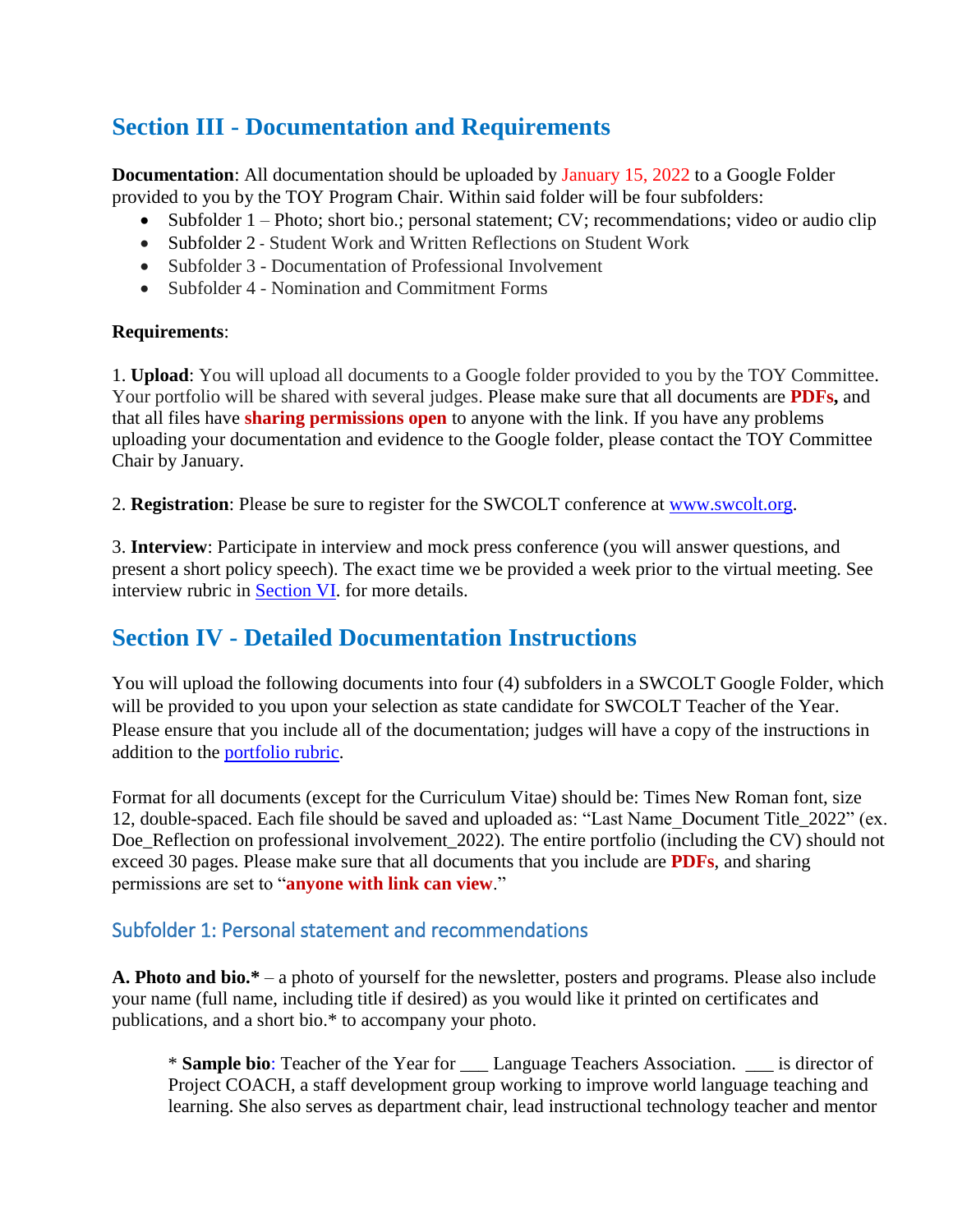teacher at her school, and is author of "The Language Teacher's Handbook" and presenter of many standing room only workshops. \_\_\_\_\_'s Cultural Participation and Research approach has helped to create a rich environment that engages her students to gain new perspectives, new friends, proficiency with a new language and culture, and motivation to use Spanish in the real world.

**B. Personal Statement** – 500-word personal statement on the value of learning languages and developing cultural competence for all learners.

**C. Curriculum Vitae – Your CV should be no more than 5 pages.** Your CV should include information on your contributions and/or participation in professional organizations such as district, state, or higher-level language organizations AND what those contributions are.

**D. Recommendations** – the candidate should include one-page letters of recommendation from:

- (1) Professional supervisor
- (2) Colleague
- (3) Former or former parent or student

**E. Video or Audio Clip** *–* a short (2 minutes or less) video or audio clip with photo, introducing yourself and providing additional content. Some ideas for additional content: mention a favorite tech tool, a fond teaching memory, or something you have faced and overcome in your career. The videos can be filmed from a classroom (without showing students), somewhere at school, from home, or from wherever you would like. **NOTE**: The video or audio clip is not part of the evaluation process, but will be shared via social media in promoting the SWCOLT Conference.

## <span id="page-4-0"></span>Subfolder 2: Student work and reflections

**A. Student Work** *-* Two individual student examples, discussed in **2B, Written Reflections on Student Work**. If you are using video or audio formats, please ensure that **file permissions (share settings) are open to anyone with the link.**

**B. Written Reflections on Student Work -** Maximum of four (4) pages total, providing a written reflection about your two individual student examples and how they:

- Demonstrate current best practices of language teaching and learning to include the integration of the World Readiness Standards for Learning Languages (5 C's);
- Encourage the appropriate proficiency level use of the target language by the teacher and by the students.
- Show effective use of feedback including, but not limited to, rubrics.

**C. Question Responses -** Maximum of two (2) pages per question (four pages total):

- 1. How do you, as the teacher, engage and encourage students in language and cultural-related activities beyond the classroom, including strategies that are appropriate for students at different levels of instruction?
- 2. How do the samples of student work and the content of the classroom video reflect your personal statement on the value of learning languages and culture for all learners?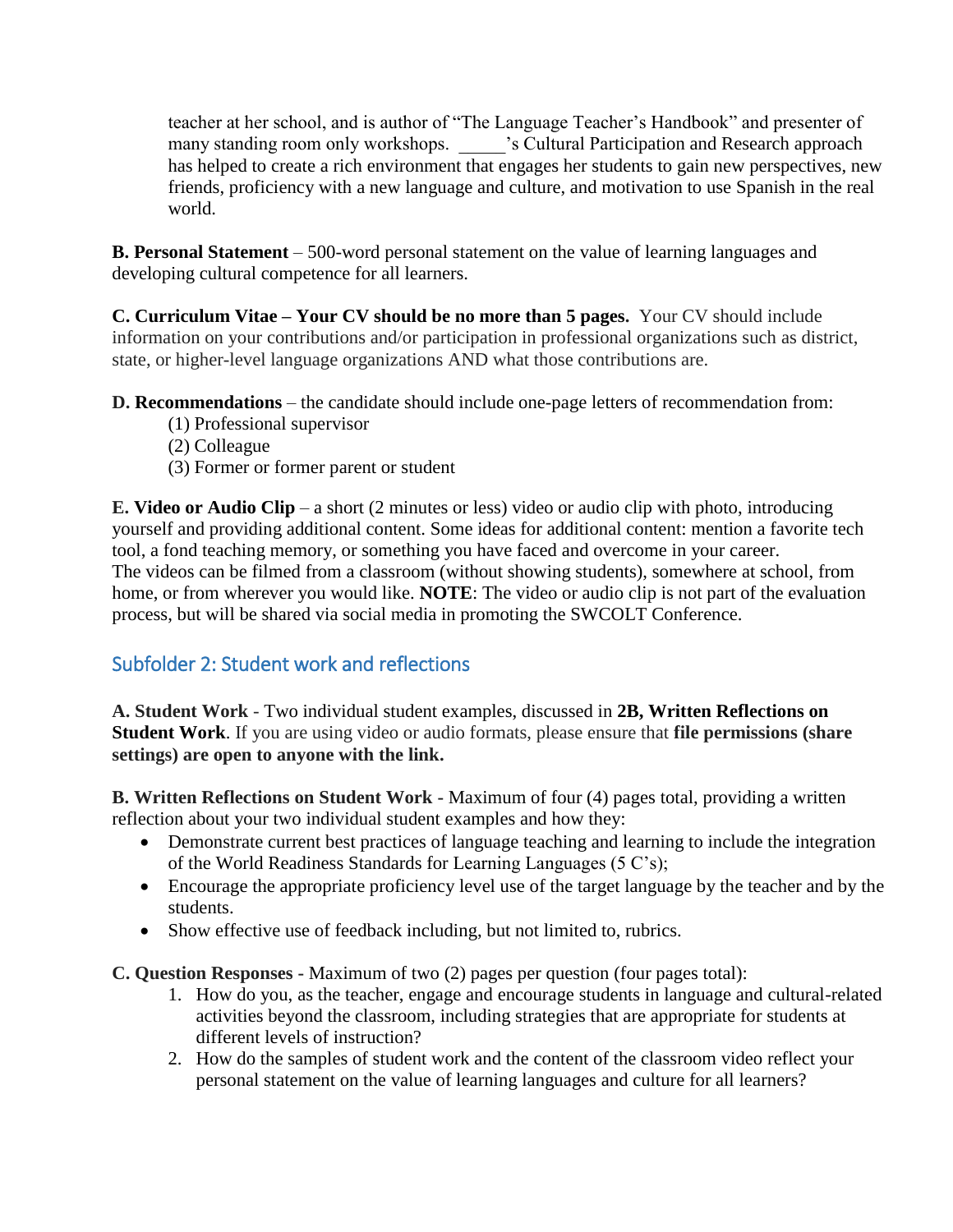## <span id="page-5-0"></span>Subfolder 3: Professional involvement

**A. Professional involvement documentation –** Maximum of four (4) pages, the contents of which are reflected upon in **3B Reflection**. Examples include, but are not limited to: certificates, newspaper articles, letters, and links to video:

- Demonstrate professional growth and involvement in professional organizations.
- Provide evidence of a variety of leadership experiences, including advocacy.

**B. Reflection** - should not exceed three (3) pages:

- Describe and analyze the significance and impact of your involvement in professional organizations and activities *on you as a teacher*.
- Describe and analyze the significance and impact of your involvement in professional organizations and activities *on student learning in your school, district and/or state.*

## <span id="page-5-1"></span>Subfolder 4: Nomination and commitment forms

- A. **Nomination form** from state organization
- B. **SWCOLT commitment form**, completed and signed
- C. **ACTFL commitment form**, completed and signed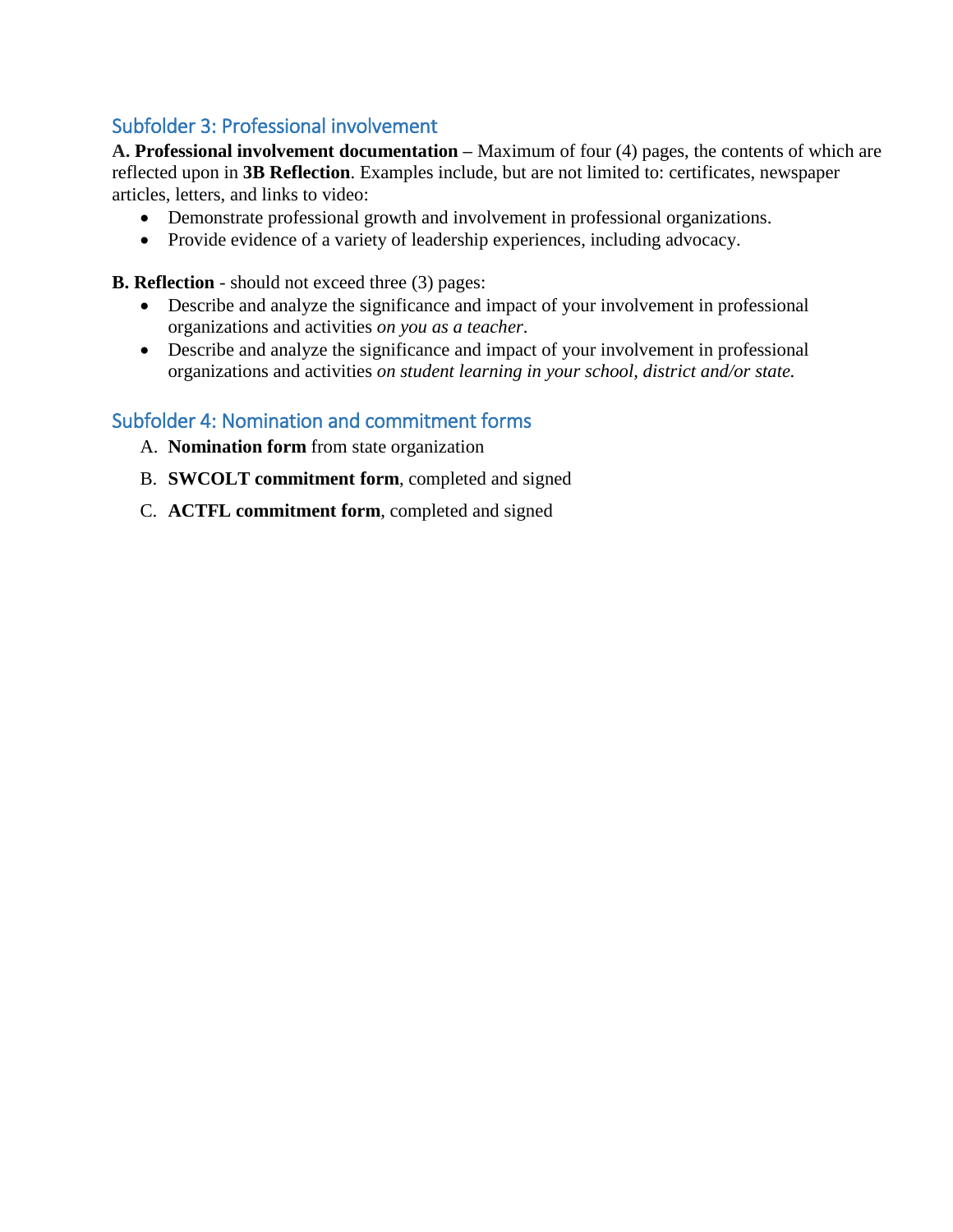# <span id="page-6-0"></span>**Section V - Documentation (Portfolio) Rubric**

#### **SWCOLT Teacher of the Year Portfolio Selection Criteria Rubric**

| SWCOLT TOY Candidate: SWCOLT TOY Candidate:                                                                                                                                                                                                                                                   | State: ___________ | Total score: _____/70 |  |
|-----------------------------------------------------------------------------------------------------------------------------------------------------------------------------------------------------------------------------------------------------------------------------------------------|--------------------|-----------------------|--|
| Rubric scoring guide criteria for the 1-5 scores:<br>1 - Very Limited Evidence / Very Weak Performance<br>2 - Limited Evidence / Weak Performance<br>3 - Moderate Evidence / Good Performance<br>4 - Strong Evidence / Strong Performance<br>5 - Extensive Evidence / Very Strong Performance |                    |                       |  |
| <b>I. LETTERS OF RECOMMENDATION AND DOCUMENTATION</b> (including, but not limited to certificates,<br>newspaper articles, online articles, letters, links to videos) demonstrate professional involvement, professional<br>growth and a variety of professional leadership experiences.       |                    |                       |  |
| Includes letters from:<br>Professional supervisor<br>• Colleague<br>Current or former student or parent<br><b>Comments:</b>                                                                                                                                                                   |                    | /5 points             |  |
| II. CURRICULUM VITAE (not to exceed five (5) pages) demonstrates professional involvement and<br>professional leadership.<br><b>Comments:</b>                                                                                                                                                 |                    | /5 points             |  |
| III. PERSONAL STATEMENT (500 words) on the value of learning languages and developing cultural<br>competence for all learners. Statement has a compelling, strong and clear message.<br><b>Comments:</b>                                                                                      |                    | /5 points             |  |
| IV. EXAMPLES OF STUDENT WORK (two (2) individual examples).<br>Student work shows evidence of varied instructional strategies.<br><b>Comments:</b>                                                                                                                                            |                    | /5 points             |  |
| Student work demonstrates the integration of the goals of the World Readiness Standards (5 C's).<br>b.<br><b>Comments:</b>                                                                                                                                                                    |                    | <i>J</i> 5 points     |  |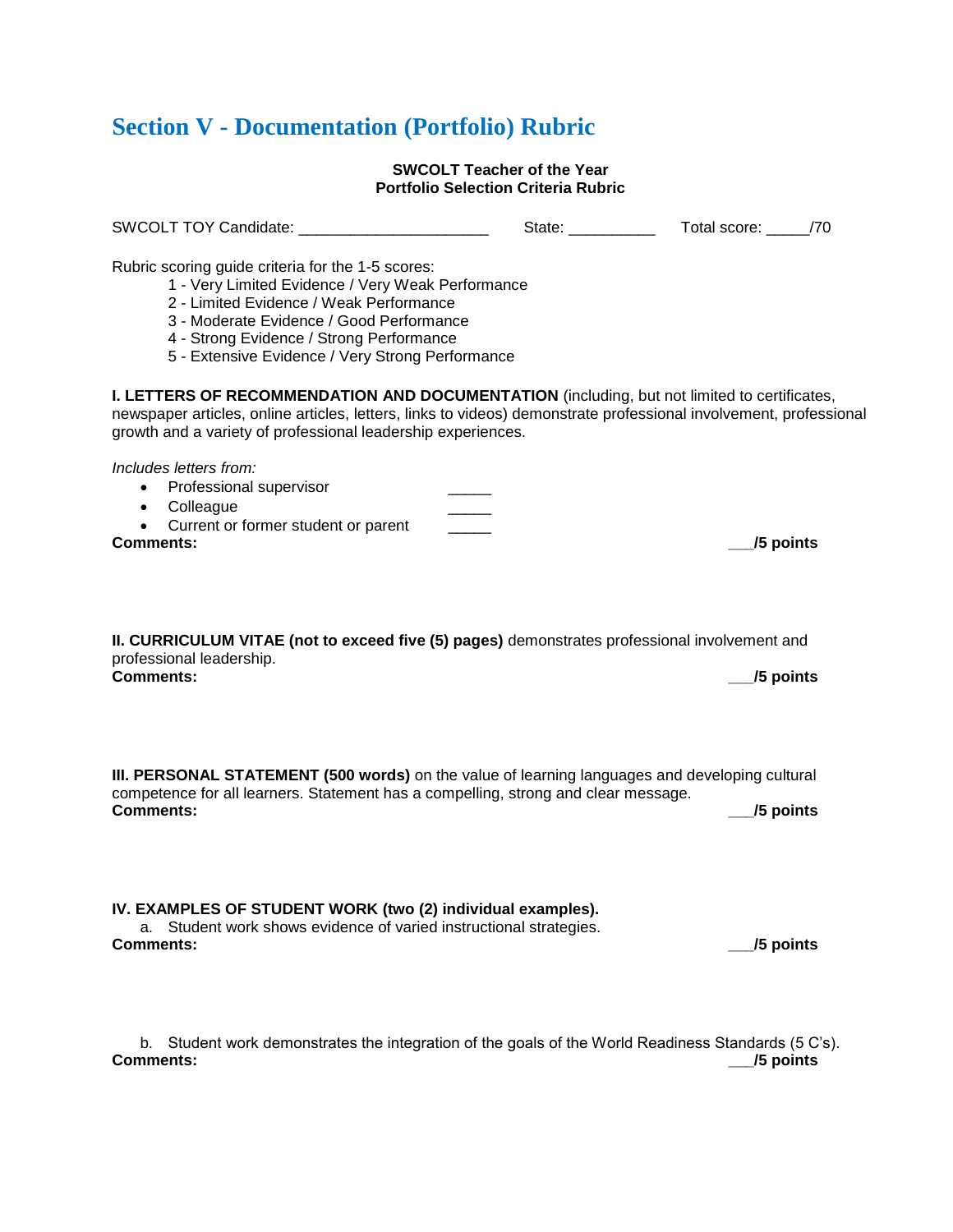| b. Encourages target language use among both teacher and students that is at an appropriate level of<br>proficiency as defined by ACTFL<br><b>Comments:</b>                                                     | /5 points |
|-----------------------------------------------------------------------------------------------------------------------------------------------------------------------------------------------------------------|-----------|
|                                                                                                                                                                                                                 |           |
| Provides the effective use of feedback, including, but not limited to rubrics<br>C.<br><b>Comments:</b>                                                                                                         | /5 points |
| VI. RESPONSE TO QUESTIONS: (not to exceed two (2) pages for each question)                                                                                                                                      |           |
| QUESTION 1: How does the teacher engage students in cultural activities beyond the classroom, including<br>strategies that are appropriate for students at different levels of instruction?<br><b>Comments:</b> | /5 points |
| QUESTION 2: How do the samples of student work reflect the teacher's personal statement on the value of<br>learning language and culture?<br><b>Comments:</b>                                                   | /5 points |
| VII. PROFESSIONAL INVOLVEMENT DOCUMENTATION (not to exceed four (4) pages)<br>a. Demonstrates professional growth and involvement in professional organizations<br><b>Comments:</b>                             | /5 points |
| b. Provides evidence of a variety of leadership experiences, including advocacy<br><b>Comments:</b>                                                                                                             | /5 points |
| VIII. REFLECTION ON PROFESSIONAL DOCUMENTATION (not to exceed three (3) pages)<br>Describes and analyzes the significance and impact on the candidate as a teacher<br>а.<br><b>Comments:</b>                    | /5 points |
|                                                                                                                                                                                                                 |           |

a. Demonstrates current best practices of language teaching and learning including the integration of the

**Comments:** *Comments:**Legislative Comments:**Legislative Comments:**Legislative Comments:* 

**V. REFLECTION ON STUDENT WORK (not to exceed four (4) pages total)**

World Readiness Standards for learning languages (5 C's)

b. Describes and analyzes the significance and impact on student learning and on language learning in the candidate's school and/or district or state **Comments: \_\_\_/5 points**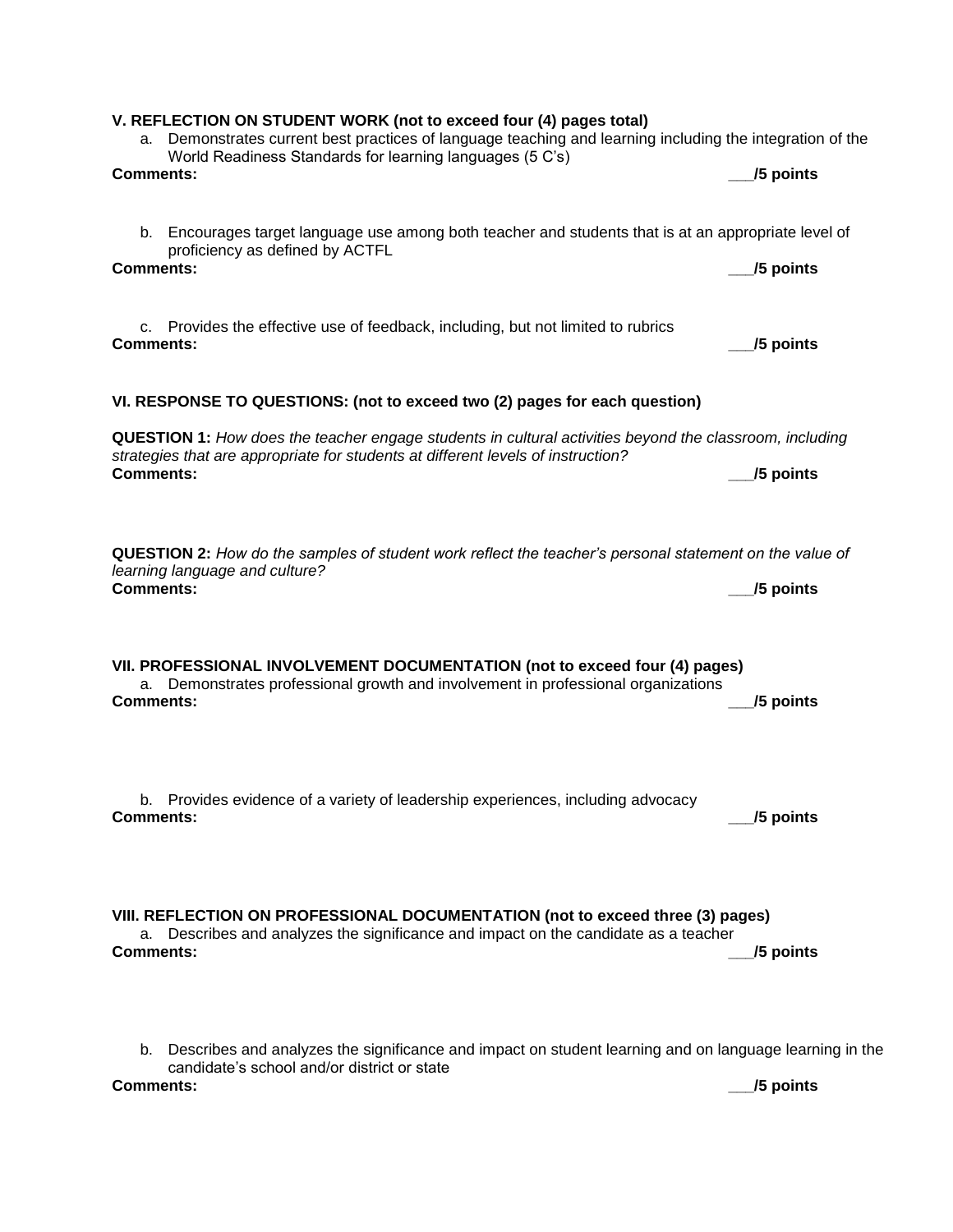## <span id="page-8-0"></span>**Section VI - Interview Rubric**

#### SWCOLT Teacher of the Year INTERVIEW Rubric

| SWCOLT TOY Candidate:                                                                                                                                                                                                                                                                         |                                   |
|-----------------------------------------------------------------------------------------------------------------------------------------------------------------------------------------------------------------------------------------------------------------------------------------------|-----------------------------------|
|                                                                                                                                                                                                                                                                                               | <b>TOTAL Interview Points:</b>    |
| Rubric scoring guide criteria for the 1-5 scores:<br>1 - Very Limited Evidence / Very Weak Performance<br>2 - Limited Evidence / Weak Performance<br>3 - Moderate Evidence / Good Performance<br>4 - Strong Evidence / Strong Performance<br>5 - Extensive Evidence / Very Strong Performance | <b>TOTAL Interview + Dossier:</b> |
| <b>QUESTION 1: TBD</b> regarding culture in the classroom<br><b>QUALITY OF RESPONSE TO QUESTION 1:</b>                                                                                                                                                                                        | $\frac{1}{5}$ points              |
| <b>QUESTION 2: TBD regarding professional involvement</b><br><b>QUALITY OF RESPONSE TO QUESTION 2:</b>                                                                                                                                                                                        | $\frac{1}{5}$ points              |
| <b>QUESTION 3: TBD</b> regarding the value of learning a world language<br><b>QUALITY OF RESPONSE TO QUESTION 3:</b>                                                                                                                                                                          | $/5$ points                       |

*MOCK PRESS CONFERENCE*: *A three to five minute policy speech given to a civic group or other outside organization*

| • Compelling, strong and clear message |                      |
|----------------------------------------|----------------------|
| <b>QUALITY OF MESSAGE:</b>             | $\frac{1}{2}$ points |

QUALITY OF DELIVERY: \_\_\_/5 points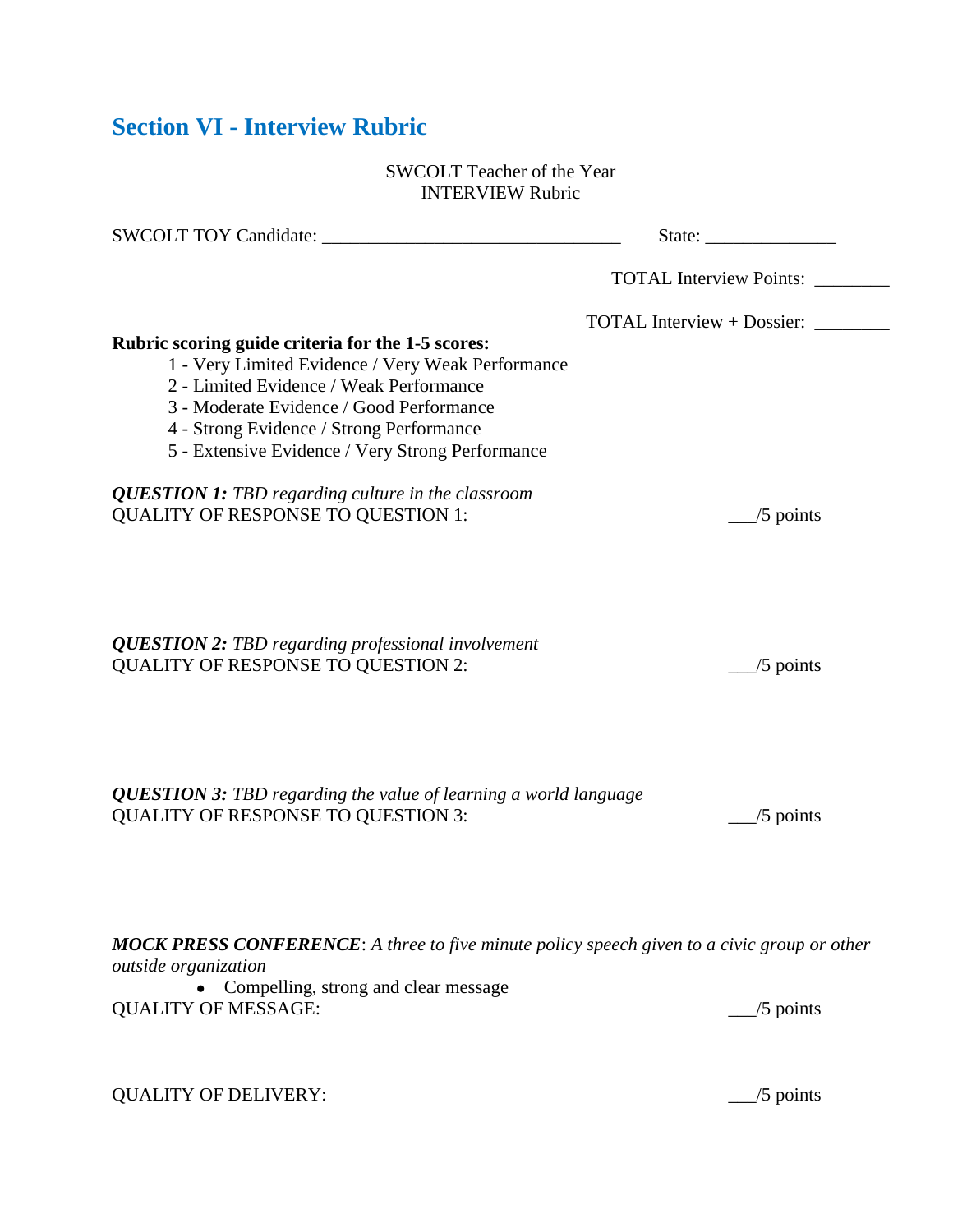## <span id="page-9-0"></span>**Section VII - Forms**

The forms in this section should be printed off, filled out, and then scanned to a PDF for submission to the organization. They include:

- 1. The Regional Nomination Form
- 2. The SWCOLT Commitment Form
- 3. The ACTFL Commitment Form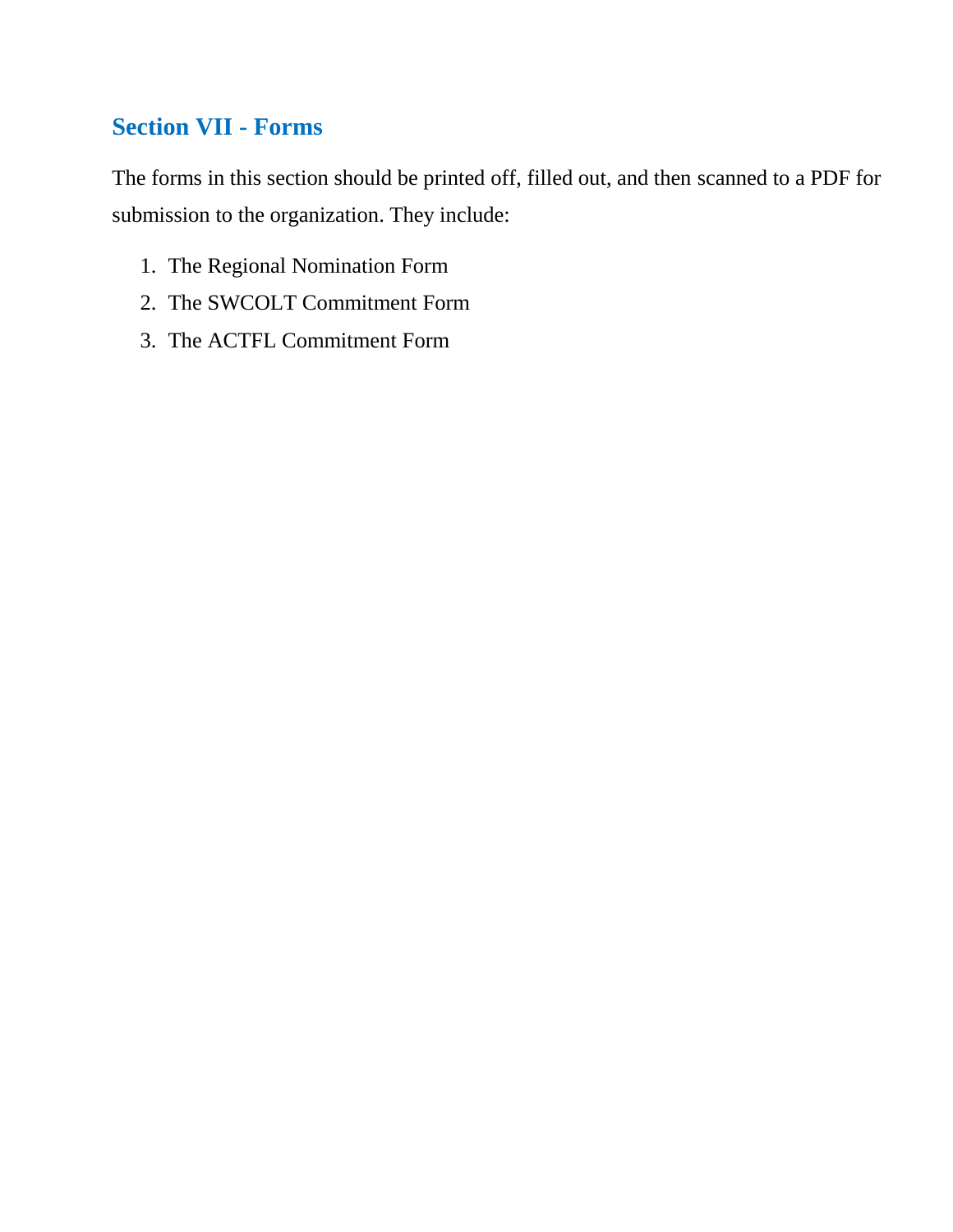

**CANDIDATE INFORMATION** 

| Name of Candidate                             |                                  |                      |          |
|-----------------------------------------------|----------------------------------|----------------------|----------|
| <b>Institution/Position</b>                   | <b>Street Address City State</b> |                      | Zip Code |
| <b>Work Phone</b>                             | <b>Cell Phone</b>                | <b>Email Address</b> | Fax      |
| <b>NOMINATED BY</b>                           |                                  |                      |          |
| State:<br>Date:<br><b>CONTACT INFORMATION</b> |                                  |                      |          |
| Regional Officer/Designee                     |                                  |                      |          |
| <b>Institution/Position</b>                   | <b>Street Address</b>            | <b>City State</b>    | Zip Code |
| <b>Work Phone</b>                             |                                  | Home or Cell Phone   |          |
| <b>Email Address</b>                          |                                  | Fax                  |          |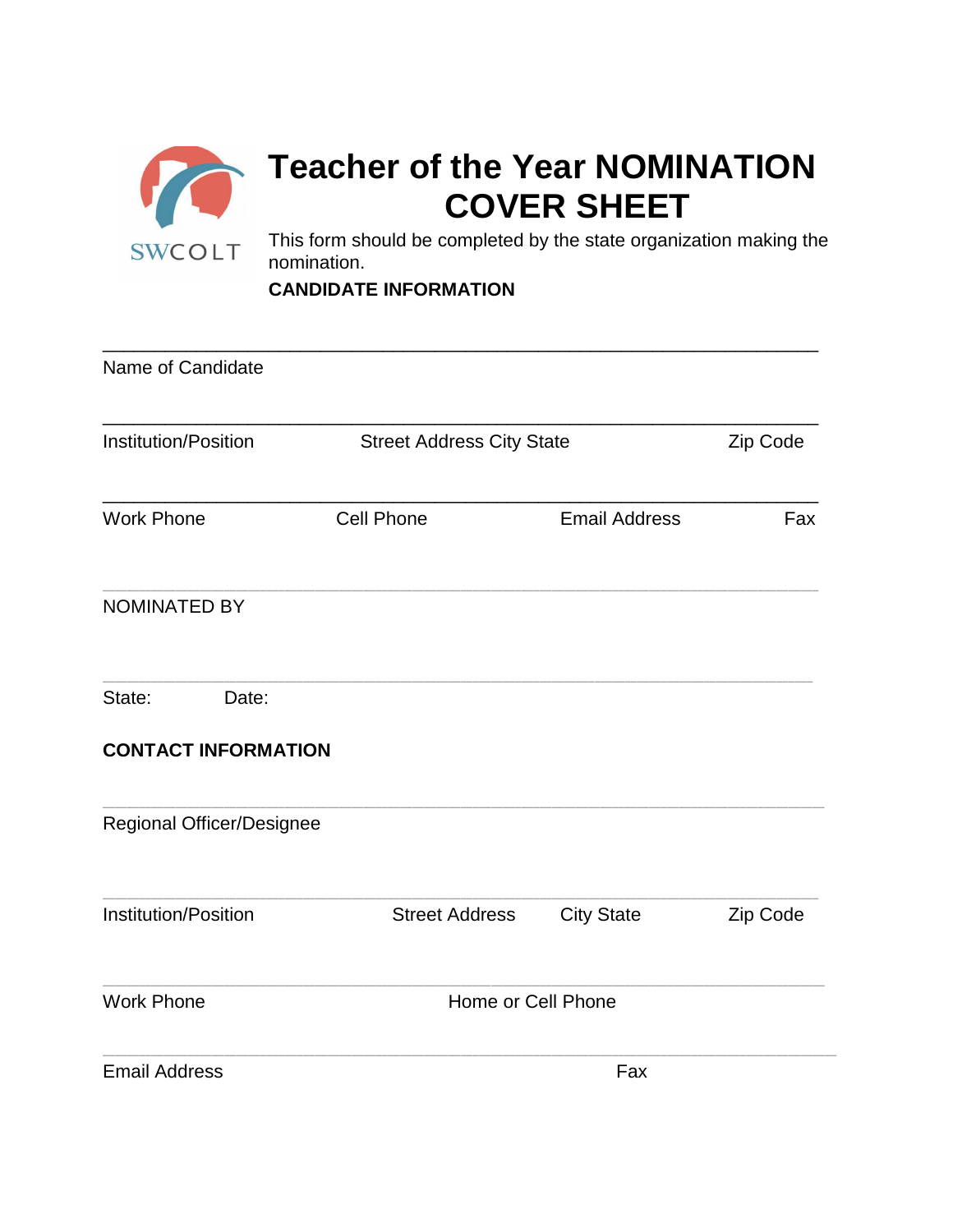# **SWCOLT Teacher of the Year Commitment Form for State Finalists**

This form should be completed by the finalist from each state organization and included in the portfolio submitted at the regional level.

# **If I am selected as the State Finalist for the SWCOLT Teacher of the Year, I agree to:**

- Attend the SWCOLT Annual Conference to participate in an on-site interview. (The state association may provide reimbursement of some of the expenses.)
- If selected as the regional winner, consent and commit to be nominated by SWCOLT as the ACTFL National Foreign Language Teacher of the Year.
- If selected as the regional winner, I commit to attend the ACTFL annual convention. The hotel, registration, and transportation are paid by ACTFL and,
- Be willing to serve as a spokesperson for the profession, based on availability.

|  | Signature |  |
|--|-----------|--|
|--|-----------|--|

**Print Name** 

| <b>Print Name</b> | Date |
|-------------------|------|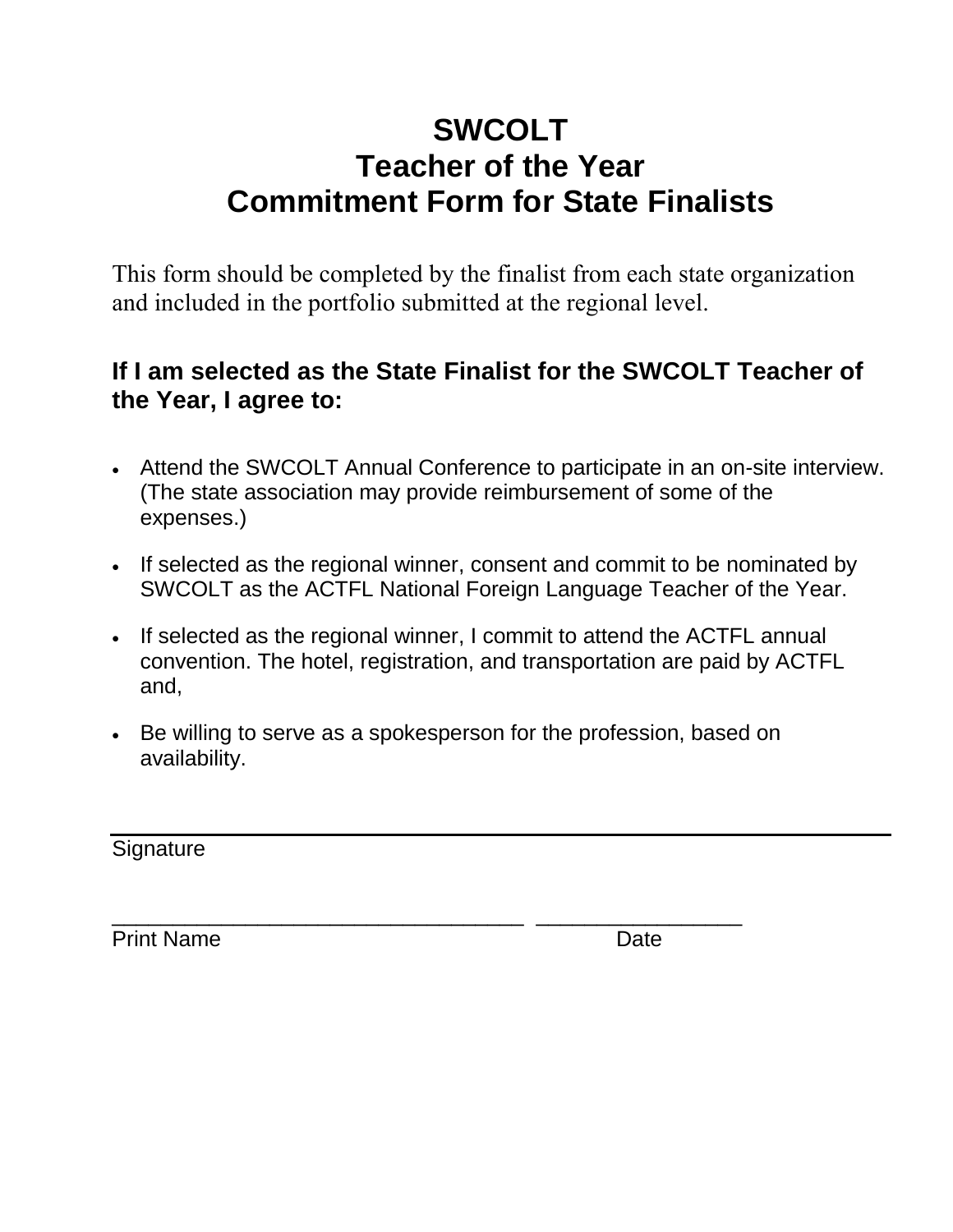## **ACTFL National Language Teacher of the Year Commitment Form for State Finalists**

**This form should be completed by the finalist from each state organization and included in the dossier submitted at both the regional and national levels.**

**If I am selected as the Regional Finalist for the ACTFL National Language Teacher of the Year, I agree to:**

• Attend the ACTFL Annual Convention. Participate in an interview.

• Be willing to serve as a spokesperson for the language profession by attending conferences, giving presentations, and making personal appearances at various events as permitted by my teaching schedule (expenses paid by ACTFL or the requesting agency)

• Be willing to provide a first-person account of my experience as ACTFL National Language Teacher of the Year

Signature:

Print Name Date

Revised August 2008